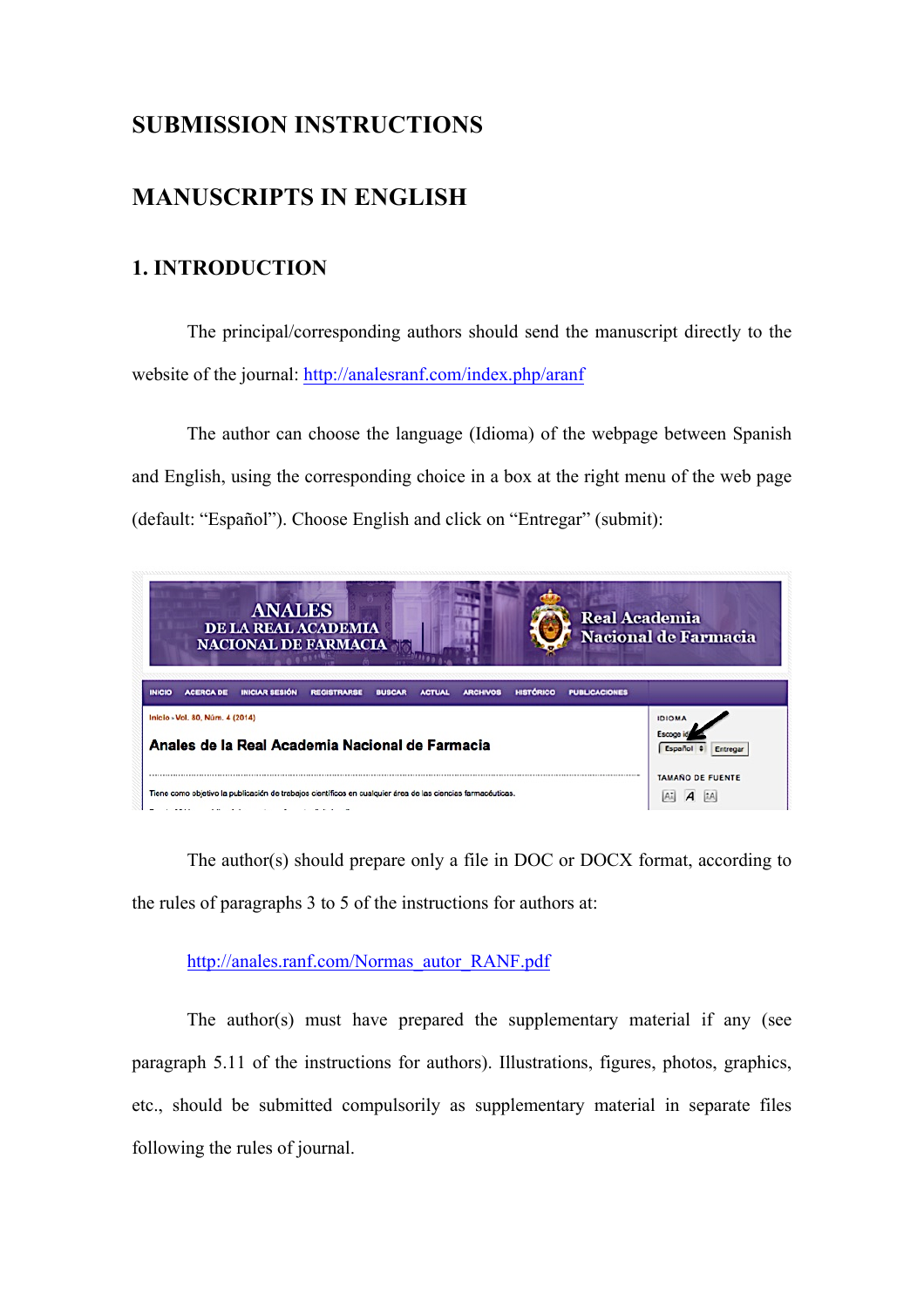Once registered, the author can follow the status of the publishing process of the manuscript through the website of the journal, with the username and password at: http://www.analesranf.com/index.php/aranf/login

# **2. REGISTER**

The corresponding author must obtain a username and fill all data required in the registration form as author, including their password at:

http://analesranf.com/index.php/aranf/user/register

**IMPORTANT**: It is important that you check the author checkbox.



# **3. SUBMISSIONS**

The author, once registered, gets redirected to the submission page. At any time,

when you already have your username, you can login with your password in:

http://www.analesranf.com/index.php/aranf/login

Then, you are identified as the author and you can already perform the submission process by clicking on [New Submission].

The manuscript submission process consists of five steps.

## **3.1. Step 1. Starting the Submission**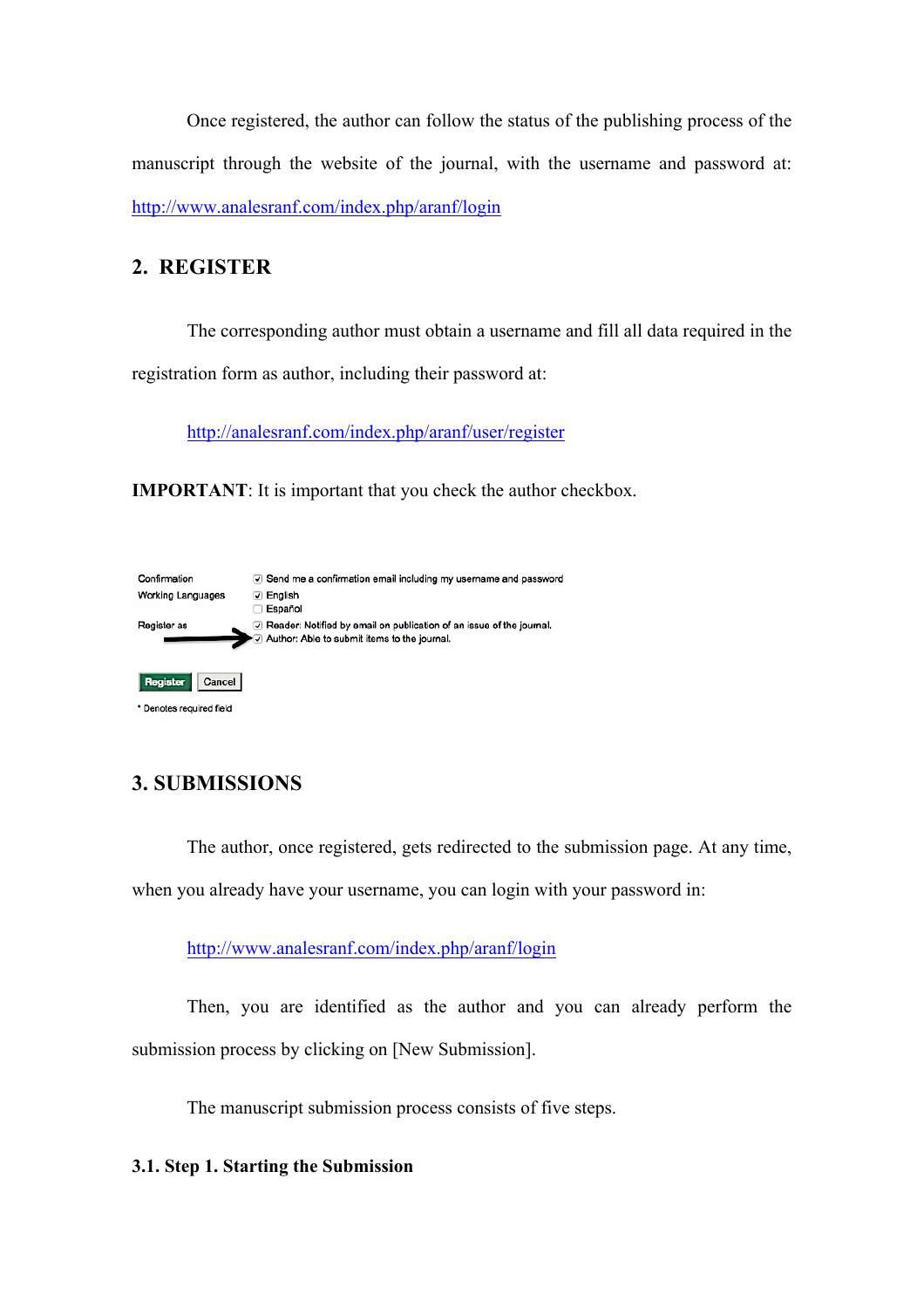### *3.1.a. Journal Section*

You must choose an option in accordance with the rules of the journal.

#### *3.1.b. Submission Language*

You must maintain the default language: English.

#### *3.1.c. Submission Checklist*

Check and tick the corresponding checkboxes.

### *3.1.d. Copyright Notice*

The author must accept the transfer of copyright to the Real Academia Nacional de Farmacia to continue.

#### *3.1.e. Comments for the Editor*

This field is optional, but can be used as a cover letter to the editor.

*3.1.f. Click on Save and continue*

#### **3.2. Step 2. Uploading the Submission**

In this section please upload the manuscript as specified in the rules of the journal, as a single file in DOC or DOCX format. Once uploaded the file click on Save and continue.

#### **3.3. Step 3. Entering the Submission's Metadata**

In this section it must introduce the data of the authors, title and abstract, indexing, and supporting agencies.

**IMPORTANT:** Let the Form Language in English (default).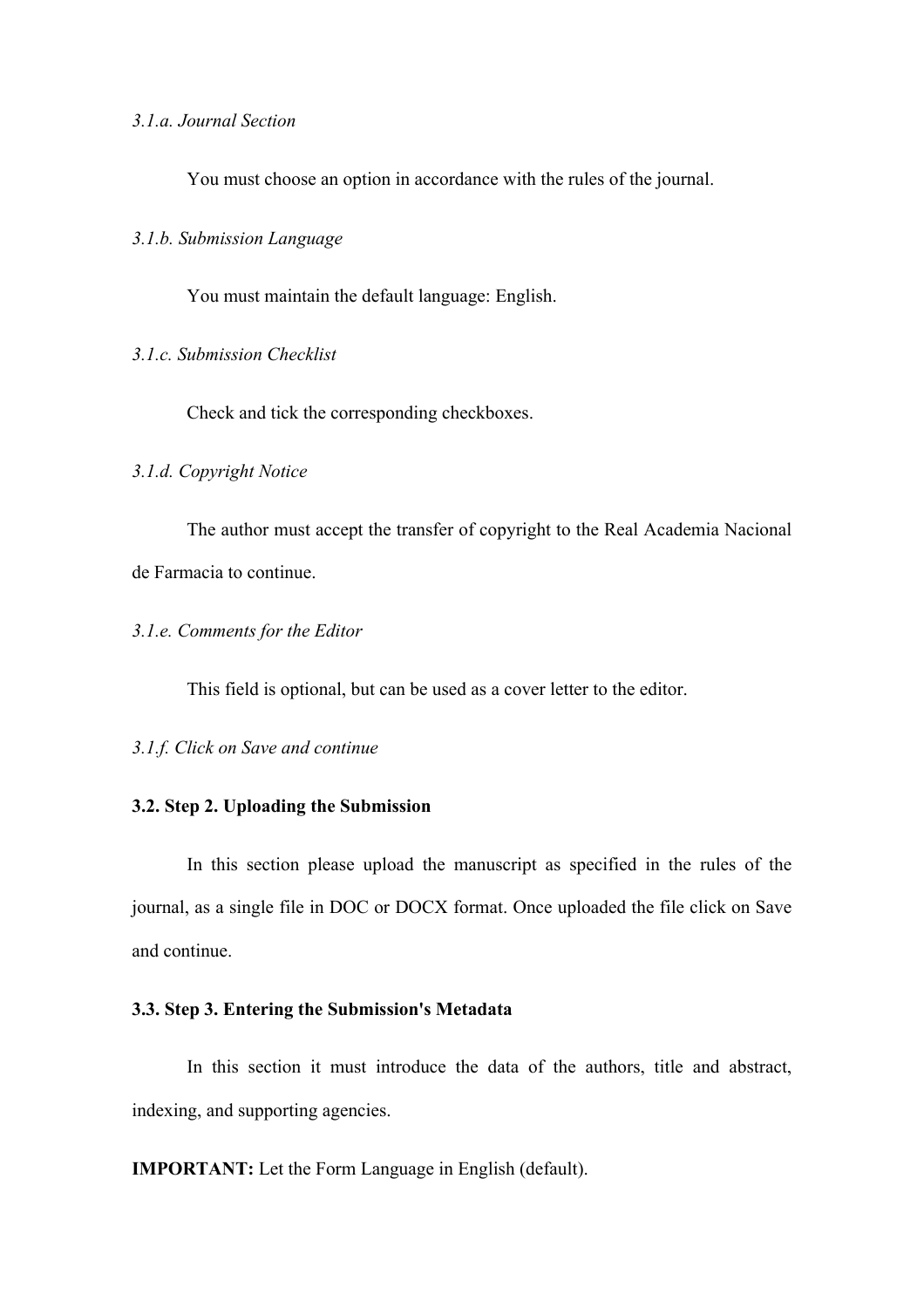#### *3.3.a. Authors*

When the author fill in the fields of the Form, please note the following:

- In the webpage journal, you can see the name and last names, but not the middle name.
- Fill in the field competing interests (conflict of interest) if they exist.
- Add all authors in order of appearance in the manuscript.
- For default the author registered will be shown first. If it is necessary to place, you clicking on the arrows on the left of *Reorder authors to appear in the order they will be listed on publication.*
- Check the author to which direct the correspondence in: *Principal contact for editorial correspondence.* Default is the author who has been registered.
- *3.3.b. Title and Abstract*

Fill in the title field in English. Example: Experimental treatments against the Ebola Zaire virus (no endpoint). Fill in abstract in English, as it is in the manuscript.

### *3.3.c. Indexing*

Provide terms for indexing the submission; separate terms with a semi-colon (;). Example: Material; Biodegradable; Water; Alcohol; Silicates; Aluminum. **IMPORTANT**: Do not click yet Save and continue.

#### *3.3.d. Title and abstract in Spanish*

To introduce the title and summary in Spanish must change the language of the form in: